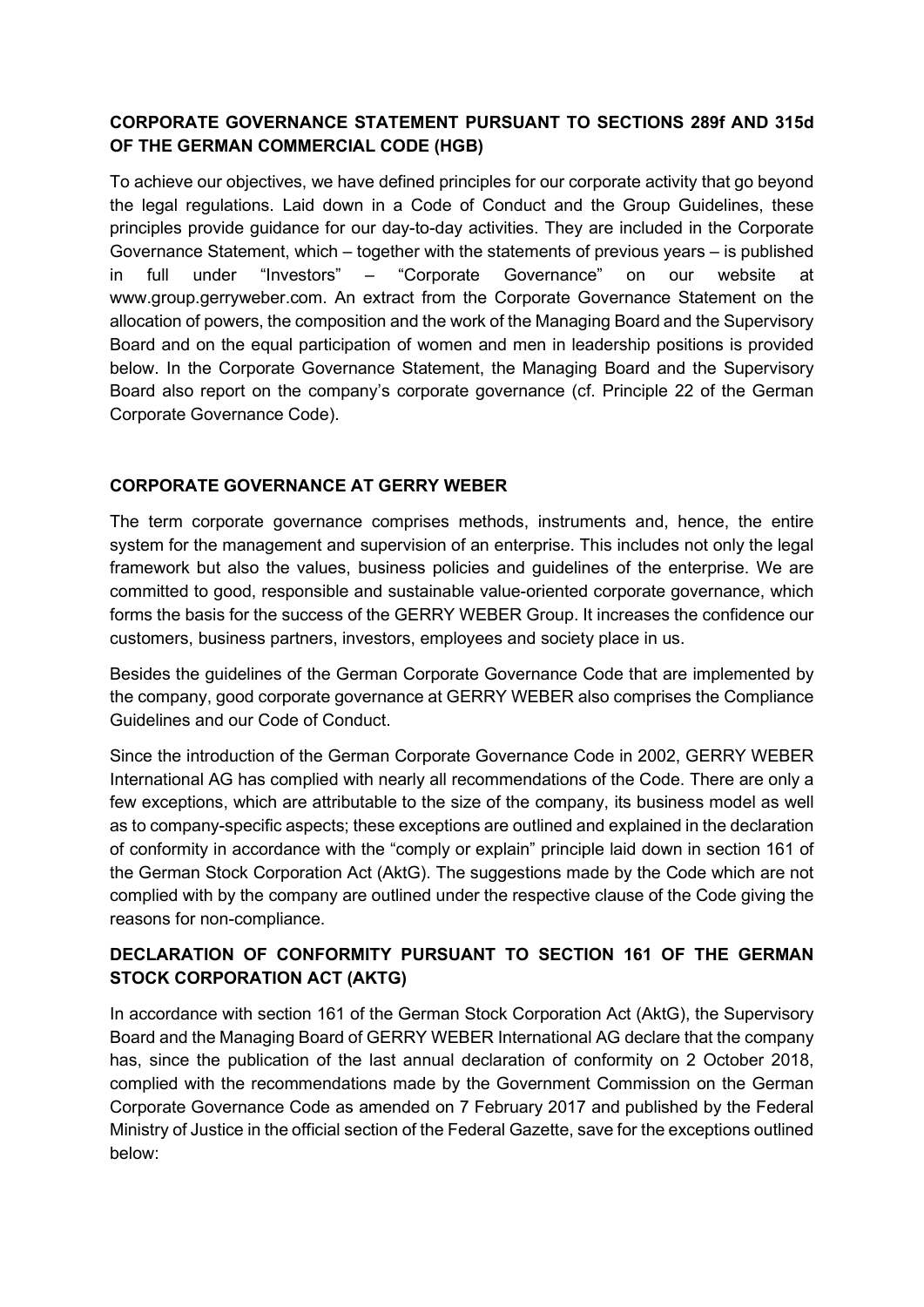Code 3.8 – Deductible in the D&O insurance for members of the Supervisory Board: While the D&O insurance used to provide for a deductible for the members of the Supervisory Board, the new D&O insurance no longer provides for such a deductible as of 1 March 2020. As the amended version of the German Corporate Governance Code adopted by the Government Commission on the German Corporate Governance Code on 16 December 2019 no longer recommends such a deductible, the company believes that such an agreement is no longer needed as of now.

Code 4.2.3 – Variable components of the Managing Board compensation: Due to the special restructuring situation, the company has agreed only fixed compensation components with the members of the Managing Board.

Code 4.2.3 – Forward-looking multiple-year assessment basis for the Managing Board's variable compensation: Variable compensation components shall generally have a multipleyear assessment basis that shall have essentially forward-looking characteristics. The Supervisory Board remains of the opinion that such a compensation structure should be agreed as a general rule. Due to the special restructuring situation, however, either purely fixed compensation or variable compensation components with a fixed bonus have been agreed with the members of the Managing Board.

Code 5.1.2 – Age limit for members of the Managing Board and Code 5.4.1 – Regular limit of length of membership for members of the Supervisory Board: No age limit and no regular limit of length of membership have been defined for the members of the Managing Board and the Supervisory Board, as abilities, qualifications and experience are regarded as the relevant criteria for appointment to these bodies. The company is of the opinion that it only stands to benefit from the knowledge and the experience of older Managing Board and Supervisory Board members, in the latter case regardless of the length of their Supervisory Board membership.

Code 5.4.6 – Compensation of the members of the Supervisory Board: Up to the end of the fiscal year 2019, members of the Mediation Committee, the Human Resources Committee, the Nomination Committee and the Audit Committee received no additional compensation, as the company used to regard the regular Supervisory Board compensation as sufficient. The Extraordinary General Meeting of 19 December 2019 decided on a new structure for the Supervisory Board compensation with effect from 1 January 2020, which also takes into account membership or chairmanship of Supervisory Board committees.

Code 7.1.1 – Financial reporting: Due to the special restructuring situation and the resulting stub fiscal year 2019, the company does not publish a half-year financial report.

Code 7.1.2 – Financial reporting: It was not possible to comply with the recommended deadline for publication of the consolidated financial statements for the fiscal year 2017/2018 as well as for the stub fiscal years 2018/2019 and 2019 as GERRY WEBER International AG entered into preliminary and subsequent insolvency proceedings with debtor-in-possession status.

In accordance with section 161 of the German Stock Corporation Act (AktG), the Supervisory Board and the Managing Board of GERRY WEBER International AG declare that the company has complied and will comply with the recommendations made by the Government Commission of the German Corporate Governance Code as amended on 16 December 2019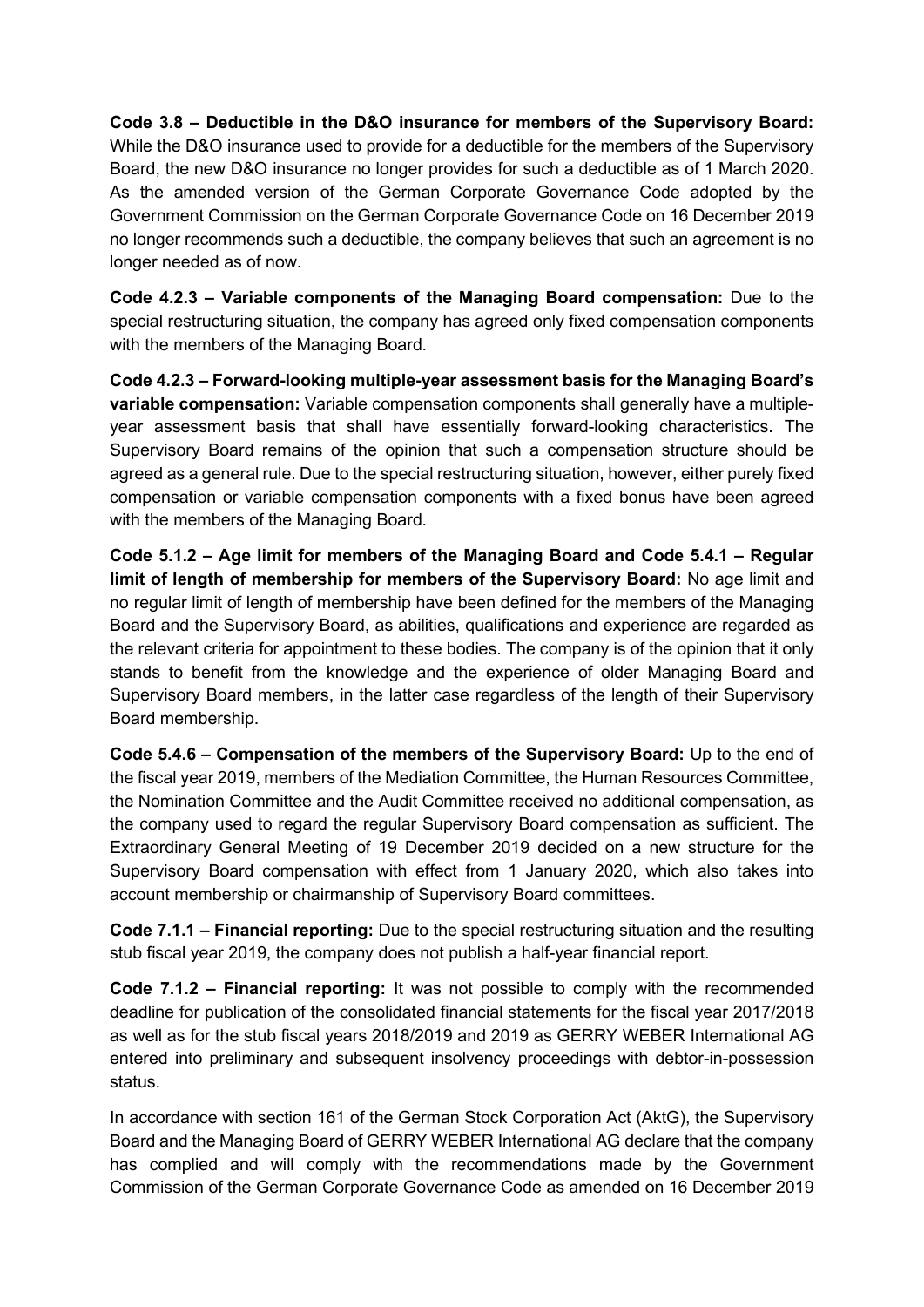and published by the Federal Ministry of Justice in the official section of the Federal Gazette, save for the exceptions outlined below:

B.2 – Age limit for members of the Managing Board and C.2 – Age limit for members of the Supervisory Board and disclosure in the Corporate Governance Statement: For the reasons stated above, no age limit is envisaged for members of the Managing Board and the Supervisory Board, which means that no such limit can be disclosed in the Corporate Governance Statement.

C.5 – Limited mandates for members of the Managing Board: The new version of the German Corporate Governance Code stipulates stricter limits for the mandates held by Managing Board members of a listed company and recommends, in particular, that such a Managing Board member shall not accept the Chairmanship of a Supervisory Board in a nongroup listed company. The Chairman of the Managing Board, Alexander Gedat, is Chairman of the Supervisory Board of a non-group listed company. There are no doubts regarding the proper exercise of his office as Chairman of the company's Managing Board.

F.2 – Financial reporting: Due to the special restructuring situation and the resulting stub fiscal year 2019, the company did not publish a half-year financial report. It is intended to resume such reporting in the future, though.

F.3 – Financial reporting: As outlined above, it was not possible to meet the recommended deadline for publication of the consolidated financial statements for the stub fiscal year 2019, either.

Halle/Westphalia, 3 April 2020

Managing Board and Supervisory Board of GERRY WEBER International AG

In the reporting period, the declaration of conformity was updated and supplemented as follows:

The Supervisory Board and the Managing Board of GERRY WEBER International AG last issued a declaration of conformity pursuant to section 161 of the German Stock Corporation Act (AktG) in April 2020. In view of the recommendations made by the Government Commission on the German Corporate Governance Code as amended on 16 December 2019 and published by the Federal Ministry of Justice in the official section of the Federal Gazette, this declaration is supplemented as follows:

E.3 – Comprehensive approval requirement for sideline activities of Managing Board members: The German Corporate Governance Code recommends a comprehensive approval requirement for sideline activities of Managing Board members by the Supervisory Board. From the company's point of view, the statutory prohibition of competition is sufficient to safeguard the interests of the company. Therefore, not all employment contracts of Managing Board members provide for a comprehensive approval requirement.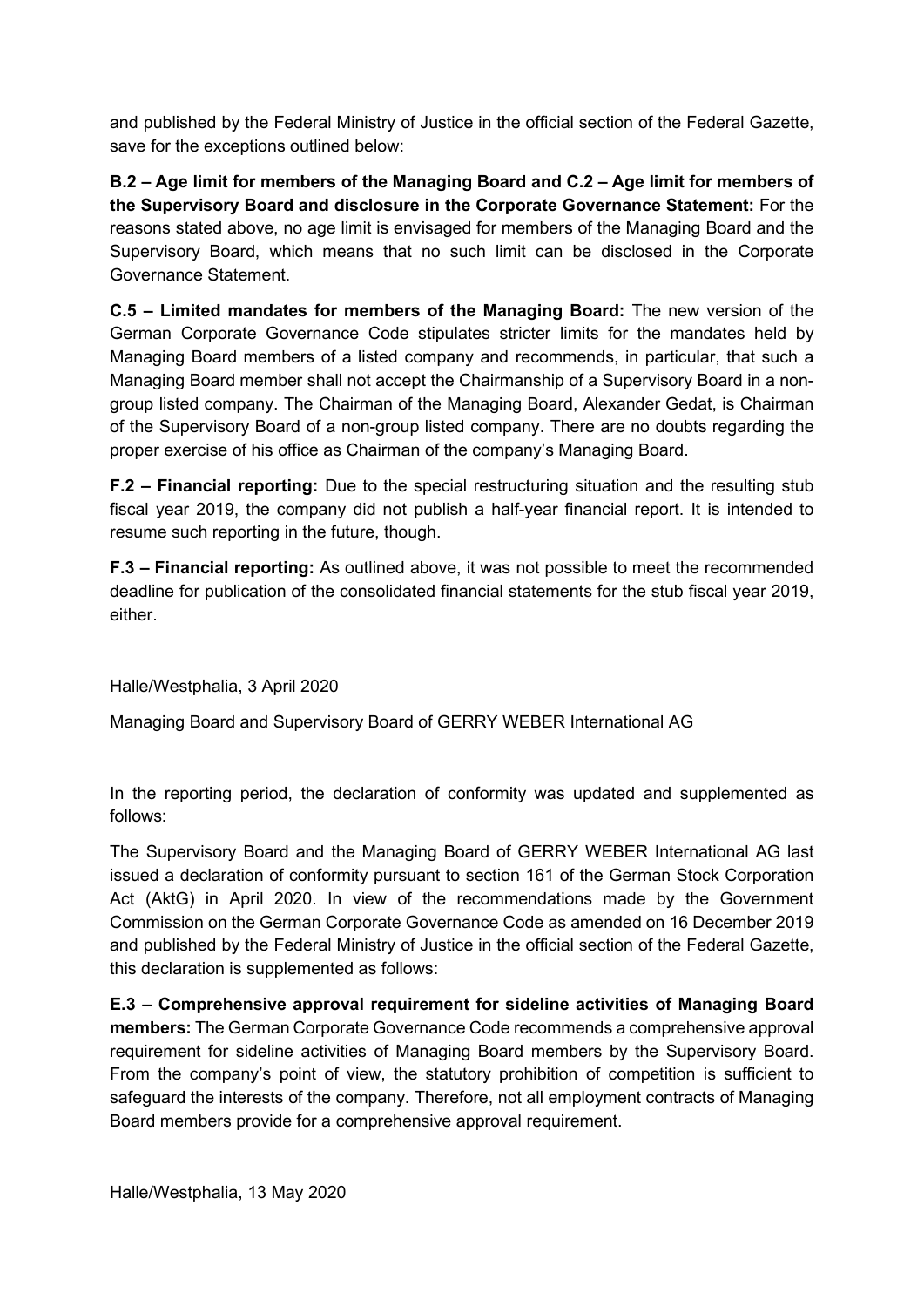# ALLOCATION OF POWERS, COMPOSITION AND WORK OF THE MANAGING BOARD AND THE SUPERVISORY BOARD

The dual board system, under which the company is managed by the Managing Board and supervised by the Supervisory Board, is a key characteristic of GERRY WEBER's corporate governance structure. The equal representation of shareholders and employees on the Supervisory Board as well as the rights of shareholders at the Annual General Meeting are also characteristic of the company's corporate governance structure.

#### Management and conduct of business by the Managing Board

In the reporting period, the Managing Board of GERRY WEBER International AG was composed of the following members: Johannes Ehling, Spokesman of the Managing Board as well as Chief Sales and Chief Digital Officer (CSO, CDO) (until February 2020), Florian Frank, Chief Restructuring Officer (CRO) and as of 1 Januar 2021 Chief Financial Officer, Urun Gursu, Chief Product Officer (CPO) until February 2020, Alexander Gedat, Chairman of the Managing Board (as of February 2020) and Angelika Schindler-Obenhaus (as of August 2020).

The Managing Board has sole responsibility for managing the company free from third-party instructions in accordance with the applicable laws, the statutes, the rules of procedure of the Managing Board and the resolutions adopted by the Annual General Meeting. While the Managing Board as a whole has collective responsibility, each Board member is responsible for managing the departments of which they are in charge. The Managing Board defines the corporate objectives and the strategic positioning of the GERRY WEBER Group and controls and monitors the business units and subsidiaries.

The rules of procedure of the Managing Board show which Managing Board member is responsible for which business segment. The rules of procedure also govern material affairs of the company that require a decision by the full Managing Board and the processes for passing resolutions. Amendments to the rules of procedure require the consent of the Supervisory Board. As a general rule, the Managing Board takes its decisions by a simple majority. Before closing important business transactions, which are defined in the rules of procedure of the Managing Board, the Managing Board must obtain the Supervisory Board's approval.

As a general rule, the Managing Board informs the Supervisory Board regularly, without delay and comprehensively of all issues of importance to the company with regard to business development, the risk situation and planning as well as business transactions of material importance. In addition, the Managing Board coordinates the company's strategic approach with the Supervisory Board.

Succession planning for the Managing Board is discussed intensively between the Managing Board and the Supervisory Board. This applies in particular with regard to the search for a successor to Alexander Gedat, who has temporarily assumed the role of Chairman of the Managing Board. The decision-making process of the Supervisory Board is supported by the Human Resources Committee formed from among its members.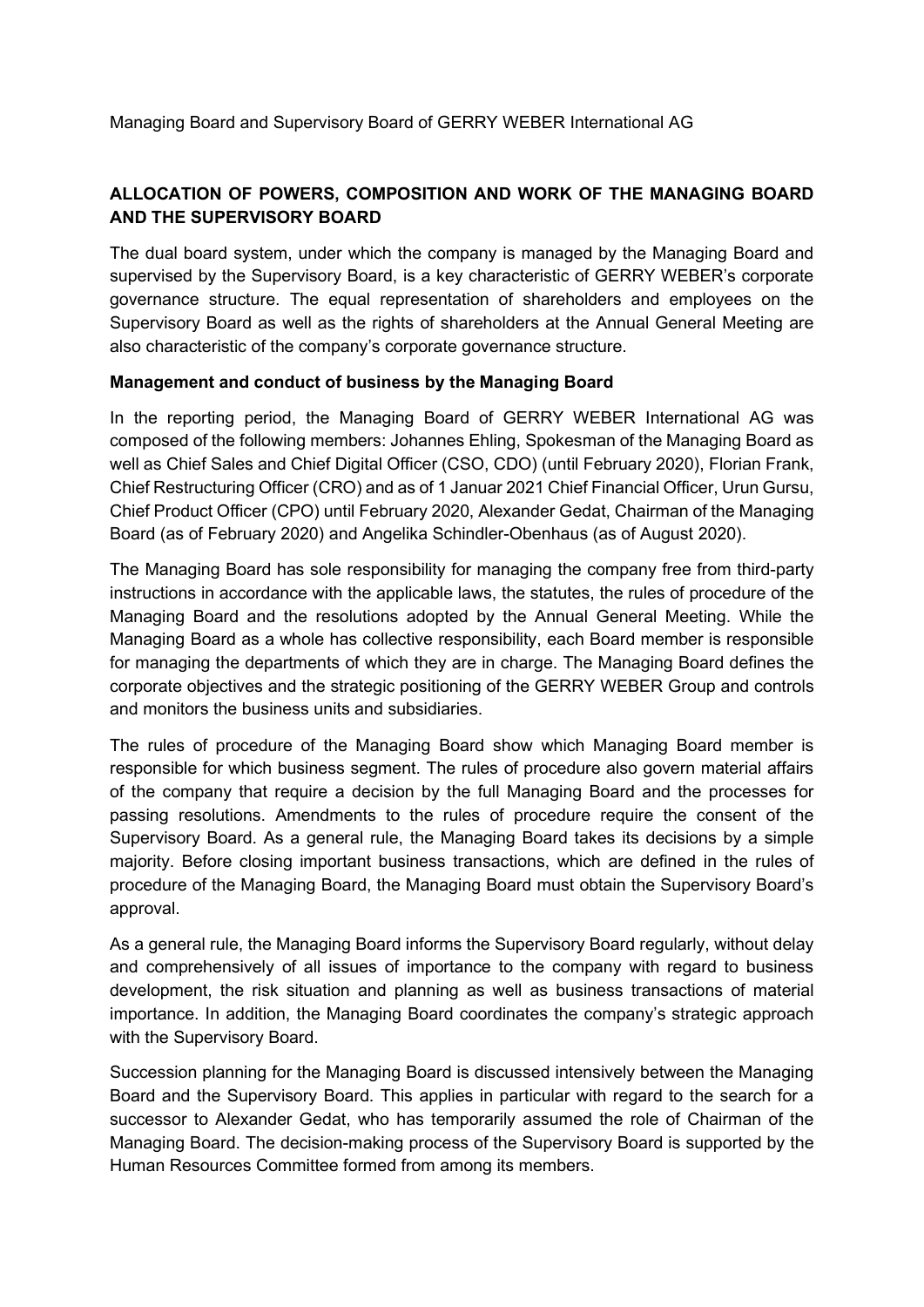#### Supervisory function of the Supervisory Board

The Supervisory Board is responsible for appointing the Managing Board members as well as for supervising and advising them in managing the GERRY WEBER Group. It is directly involved in decisions that are of fundamental importance for the company at an early stage. Such decisions may require the consent of the Supervisory Board. The Chairman of the Supervisory Board coordinates the work of the Supervisory Board and maintains a regular exchange with the Managing Board.

The Supervisory Board has laid down its own rules of procedure, which also apply to the committees of the Supervisory Board. The Supervisory Board takes its decisions on the basis of resolutions passed by a simple majority unless a different majority is prescribed by law. In the event of a tie, the Chairman has the casting vote. All resolutions are passed at meetings. To simplify the procedure, the Supervisory Board may stipulate that resolutions be passed by way of a written vote in accordance with the statutes.

In accordance with Suggestion A.3 of the German Corporate Governance Code, the Chairman of the Supervisory Board is available – within reasonable limits – to discuss Supervisory Boardrelated issues with investors.

#### Composition of the Supervisory Board

The Supervisory Board of GERRY WEBER International AG was composed of twelve members. Six of these members were to be elected by the Annual General Meeting, i.e. by the shareholders, while the other six members were to be elected by the staff of GERRY WEBER International AG and its German Group companies.

At the beginning of the fiscal year 2020, the shareholder representatives were: Alexander Gedat (Chairman), Christie Groves, Dagmar Heuer, Milan Lazovic, Dr. Tobias Moser and Sanjib (Sanjay) Sharma. At the beginning of the fiscal year, the following staff representatives sat on the Supervisory Board: Manfred Menningen (representative of the IG Metall trade union and Vice Chairman of the Supervisory Board), Olaf Dieckmann, Barbara Jentgens (representative of the IG Metall trade union), Klaus Lippert, Rena Marx and Andreas Strunk. The staff representatives were appointed by way of a substitute appointment by the court pursuant to section 104 of the German Stock Corporation Act (AktG) for a limited period of time until completion of the regular election of staff representatives on the Supervisory Board in April 2020.

Christie Groves resigned from the Supervisory Board at the beginning of February 2020. She was replaced by Christina Käßhöfer, who was elected member of the Supervisory Board by the Extraordinary General Meeting on 11 February 2020.

Alexander Gedat resigned from the Supervisory Board on 20 February 2020. He was replaced by Dr. Tobias Moser, who was elected Chairman by the Supervisory Board on the same day.

At the Extraordinary General Meeting on 5 March 2020, Benjamin Noisser was elected member of the Supervisory Board to replace Alexander Gedat.

Upon completion of the election of staff representatives on the Supervisory Board in April 2020, Olaf Dieckmann and Andreas Strunk left the Supervisory Board. In these elections, Anja Finke and Susanne Künstler were elected members of the Supervisory Board.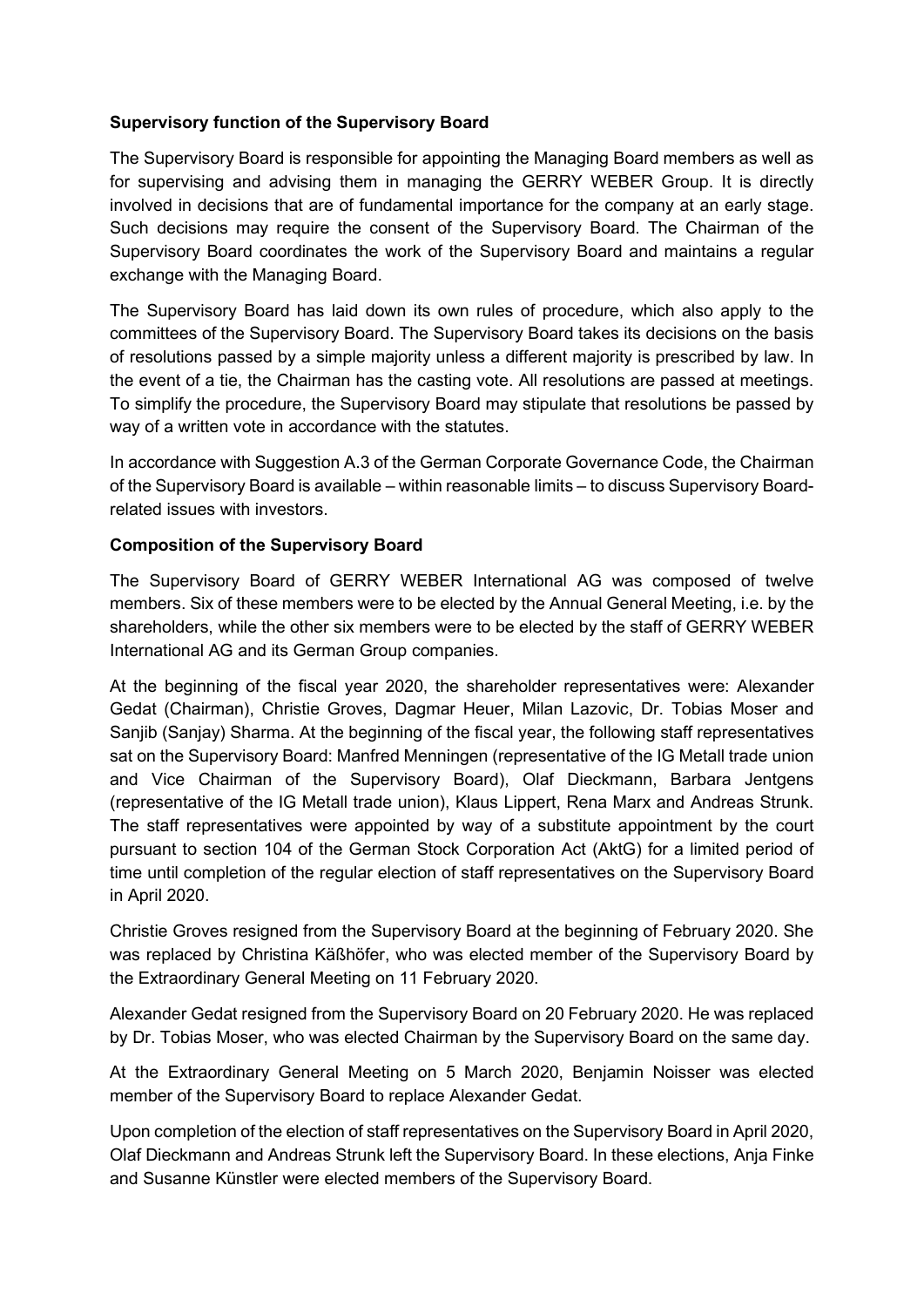Susanne Künstler resigned from the Supervisory Board with effect from 30 September 2020. Following the resignation of Susanne Künstler, the Managing Board applied for substitute appointment by the court of Yvonne Glomb as a staff representative. Yvonne Glomb was appointed to the Supervisory Board by the court in January 2021.

In accordance with the recommendations of the German Corporate Governance Code, the Supervisory Board had already set itself specific targets for its composition and complemented them in accordance with the recommendations of the Code. The existing composition targets were revised in the fiscal year 2016/17 and summarised in a competence profile for the full Supervisory Board. The composition of the Supervisory Board of GERRY WEBER International AG complied with the defined targets and, hence, with the competence profile in the reporting period. Pursuant to section 96 para. 2 AktG, the Supervisory Board shall be composed of at least 30% women and at least 30% men. Throughout the reporting period, the Supervisory Board consisted of at least four women and at least four men.

| <b>Name</b>                                    | Year in which membership started |
|------------------------------------------------|----------------------------------|
| Alexander Gedat (until February 2020)          | 2019                             |
| Dr. Tobias Moser                               | 2019                             |
| Olaf Dieckmann (until April 2020)              | 2000                             |
| Antje Finke (from April 2020)                  | 2020                             |
| Christie Groves (until February 2020)          | 2019                             |
| Dagmar Heuer                                   | 2019                             |
| Barbara Jentgens                               | 2019                             |
| Christina Alexandra Käßhöfer (from April 2020) | 2020                             |
| Susanne Künstler (from April 2020)             | 2020                             |
| Milan Lazovic                                  | 2019                             |
| <b>Klaus Lippert</b>                           | 2010                             |
| <b>Renate Marx</b>                             | 2018                             |
| Manfred Menningen                              | 2015                             |
| Benjamin Noisser                               | 2020                             |
| Sanjib (Sanjay) Sharma                         | 2019                             |
| Andreas Strunk (until April 2020)              | 2015                             |

The terms of membership of the Supervisory Board are as follows:

The composition of the committees of the Supervisory Board is shown below: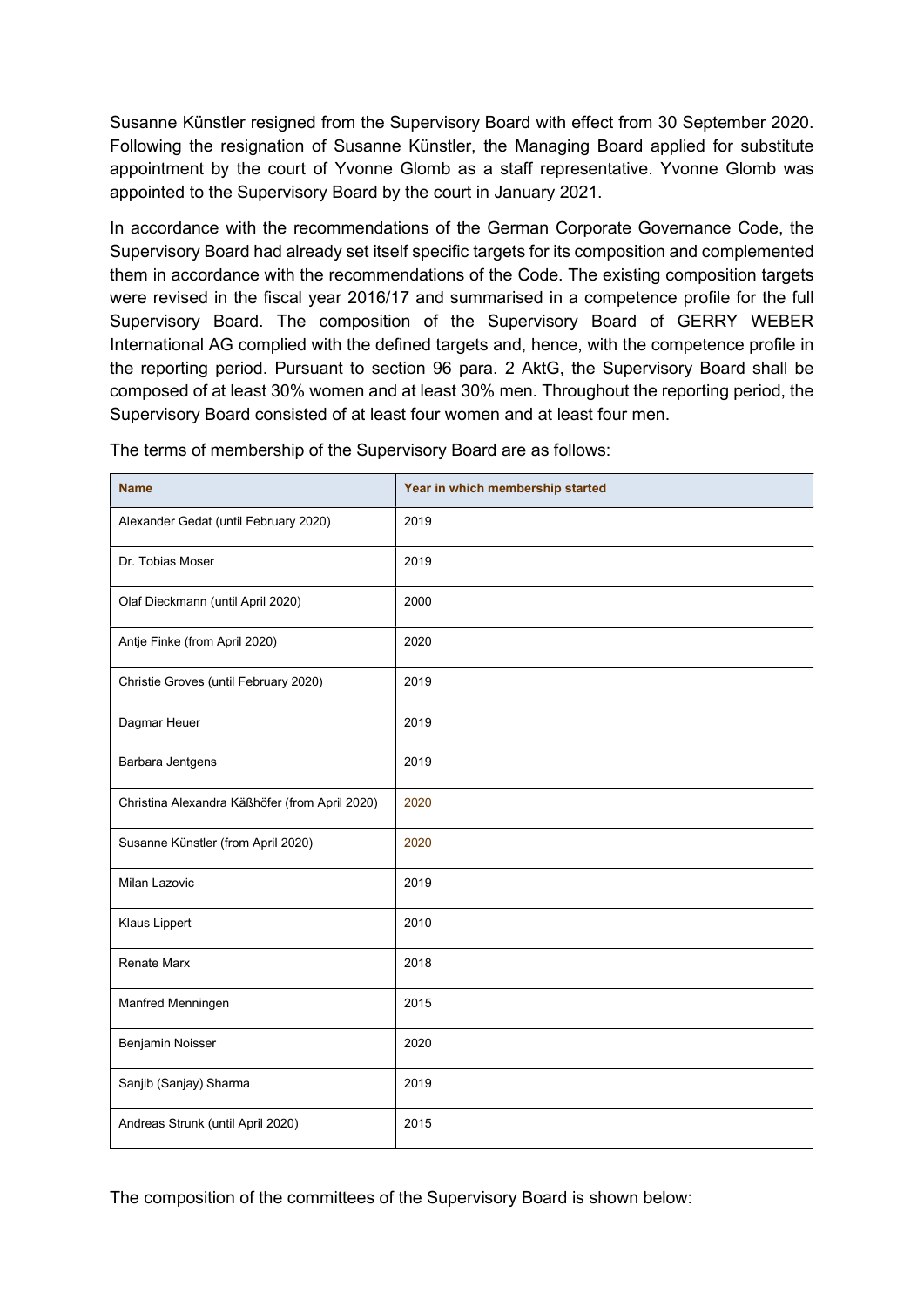| <b>Committee</b>            | <b>Members</b>                                                                                                                                                                                               |
|-----------------------------|--------------------------------------------------------------------------------------------------------------------------------------------------------------------------------------------------------------|
| <b>Mediation Committee</b>  | Alexander Gedat (Chairman, until February 2020), Dr. Tobias Moser (Chairman, as of<br>February 2020), Milan Lazovic, Olaf Dieckmann (until April 2020), Antje Finke (until<br>April 2020), Manfred Menningen |
| Human Resources Committee   | Alexander Gedat (Chairman; until February 2020), Dr. Tobias Moser (as of February<br>2020: Chairman), Benjamin Noisser (as of April 2020), Klaus Lippert, Manfred<br>Menningen                               |
| Audit Committee             | Sanjib Sharma (Chairman), Alexander Gedat (until February 2020), Dr. Tobias Moser<br>(as of February 2020), Manfred Menningen, Klaus Lippert                                                                 |
| <b>Nomination Committee</b> | Dr. Tobias Moser (Chairman), Dagmar Heuer, Milan Lazovic                                                                                                                                                     |

On 16 March 2021, the Managing Board announced that it has initiated status proceedings pursuant to section 97 of the German Stock Corporation Act (AktG), as it is of the opinion that the Supervisory Board of the company is no longer to be composed in accordance with the provisions of the German Codetermination Act (parity co-determination), but in accordance with the German One-Third Participation Act.

## Targets and competence profile for the composition of the Supervisory Board

The Supervisory Board is generally tasked with advising and supervising the Managing Board independently and in a qualified manner. The Supervisory Board members should be appointed accordingly. The Supervisory Board of GERRY WEBER International AG should be composed of persons who have the knowledge, skills, experience and personal characteristics that are needed to supervise the company. Moreover, each Supervisory Board member must be willing to dedicate sufficient time to performing their tasks. Members of the Managing Board of a listed corporation shall not accept more than a total of three Supervisory Board mandates in non-group listed corporations or on supervisory bodies of non-group entities that make similar requirements. With regard to the Supervisory Board as a whole, attention should be paid, in particular, to ensuring that the body has the required professional diversity, internationality, diversity and independence. The targets described below have been defined as a competence profile for the Supervisory Board, taking into account the size of the Supervisory Board, the company's specific requirements as well as diversity:

## Professional diversity

- Members of the Supervisory Board shall have experience in the fields of corporate management, strategy and human resources. They should also be competent with regard to corporate governance and compliance-related issues.
- The Supervisory Board shall also have knowledge of the company, its competitors and the markets in which the company operates. Specific industry knowledge of the customer side is also required.
- At least one independent member must have the necessary financial competence as well as knowledge of accounting, internal control procedures or auditing. This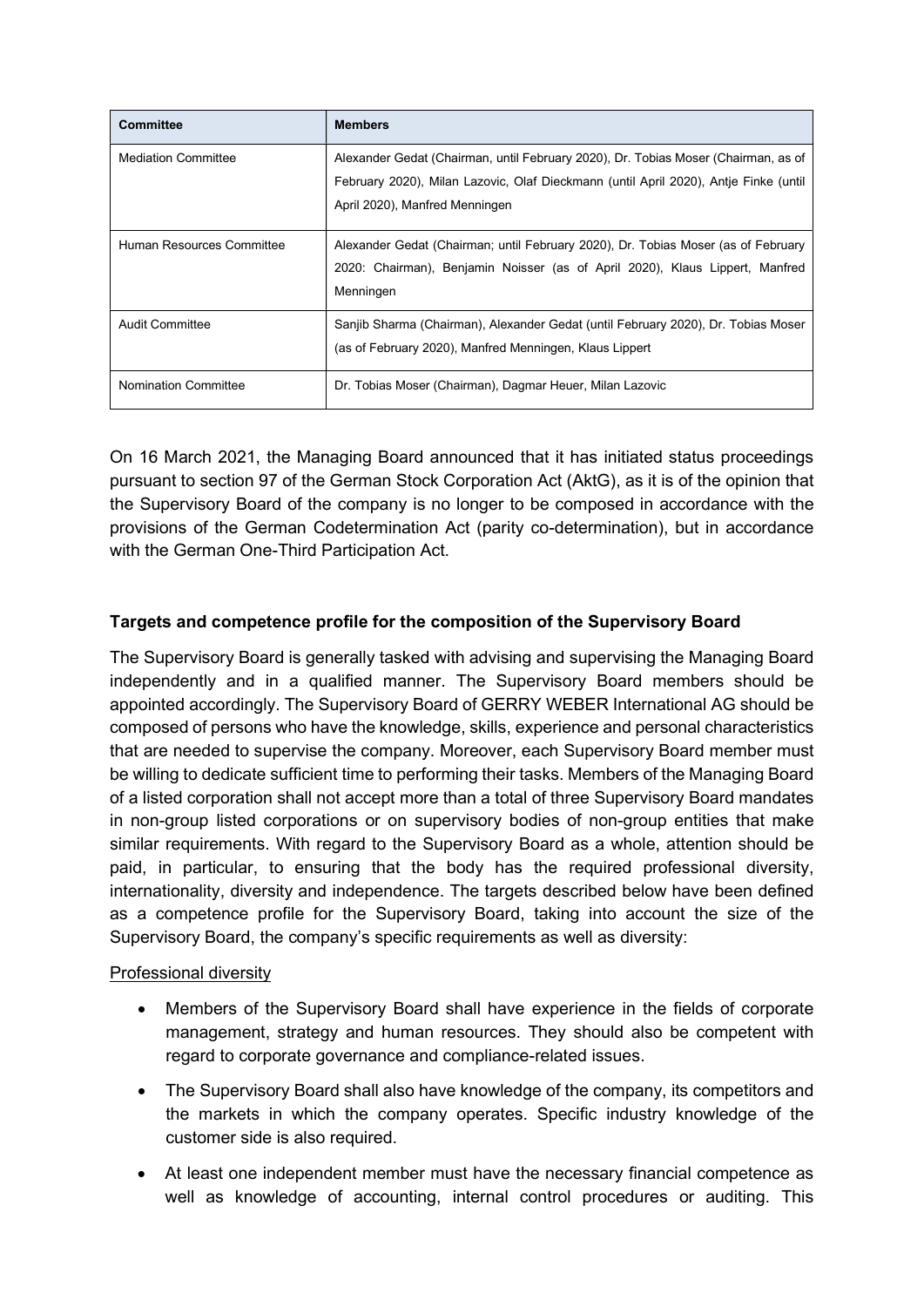independent member of the Supervisory Board shall not be a former member of the Managing Board whose term of office ended less than two years ago.

- At least one shareholder representative shall have several years of international experience from a professional activity or be a foreign national.
- Moreover, one shareholder representative shall have the required know-how and experience in dealing with capital market participants.

#### **Diversity**

 Besides professional diversity, the Supervisory Board aims for an appropriate degree of female representation. With a view to the legal provisions that became effective on 1 January 2016, the company considers it appropriate if at least one third of the positions of the shareholder representatives and staff representatives are filled with women. With two of the six shareholder representative positions filled by women, the shareholder representatives met these requirements in the reporting period.

#### Independence

 Taking into account the shareholder structure of GERRY WEBER International AG, at least three of six shareholder representatives on the Supervisory Board shall be independent.

A Supervisory Board member is considered independent if he/she has no personal or business relations with the company, its executive bodies, a controlling shareholder or a related party which may cause a substantial and not merely temporary conflict of interests. Employee representatives are not considered dependent merely because they are employees of the company or benefit from old-age pension commitments of one of the Group companies.

- No more than two former members of the Managing Board shall sit on the Supervisory Board. Managing Board members may not become members of the Supervisory Board of the company within two years after the end of their appointment unless they are appointed upon a motion presented by shareholders holding more than 25% of the voting rights in the company. In this case, appointment to the chairmanship of the Supervisory Board shall be an exception to be justified to the Annual General Meeting.
- Supervisory Board members shall not sit on an executive body or perform advisory tasks at a material competitor of the company or a Group company.

In the reporting period, no member of the Supervisory Board was a former member of the Managing Board of GERRY WEBER International AG. With Sanjay Sharma, Dagmar Heuer, Dr. Tobias Moser and, most recently, Christina Käßhöfer as independent shareholder representatives, the Supervisory Board had and has an appropriate number of independent members. The fact that Christina Käßhöfer provided consulting services before joining the Supervisory Board does not affect her independence, as the consulting mandate was of short duration.

No age limit has been defined for the members of the Managing Board and the Supervisory Board and no regular limit of length of membership has been stipulated for the Supervisory Board, as abilities, qualifications and experience are regarded as the relevant criteria for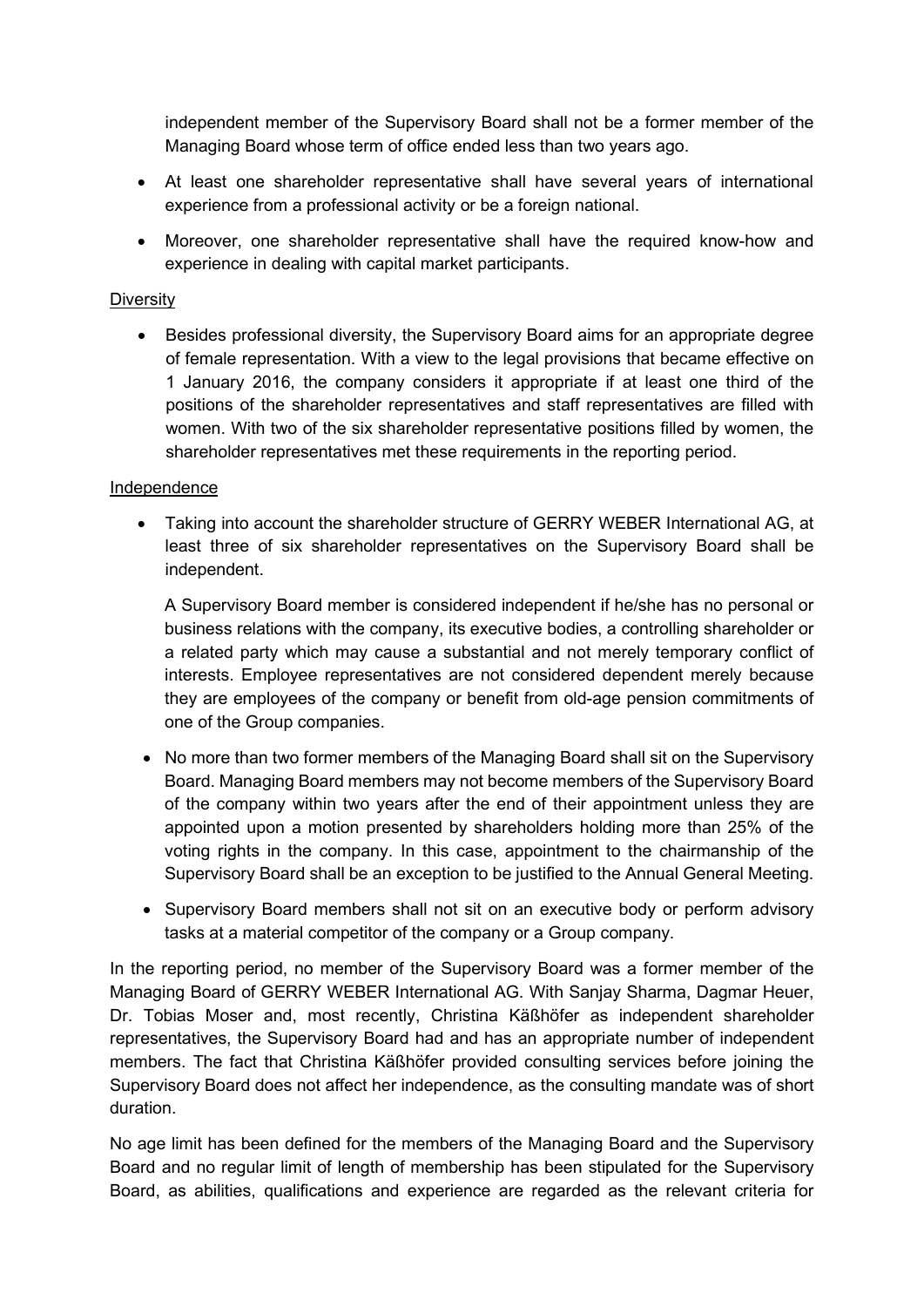appointment to these bodies. Consequently, there is no formal diversity policy for the Managing Board. The same applies to the Supervisory Board, beyond the targets for its composition and competence profile described above.

#### Efficiency review

No efficiency review was conducted by the Supervisory Board in the fiscal year 2020.

## EQUAL PARTICIPATION OF WOMEN AND MEN IN LEADERSHIP POSITIONS

When it comes to appointing Managing Board members, nominating Supervisory Board members and filling executive positions, the Supervisory Board supports the company's efforts to achieve an appropriate degree of female representation.

In the reporting period, the Managing Board of GERRY WEBER International AG was composed of Alexander Gedat, Angelika Schindler-Obenhaus, Florian Frank, Johannes Ehling and Urun Gursu. With the appointment of Angelika Schindler-Obenhaus with effect from 1 August 2020, the share of zero female Managing Board members set by the Supervisory Board was exceeded.

In accordance with statutory requirements, the Managing Board defined a share of women for the first and second management tier below the Managing Board already in September 2015. The target was to have a share of women of 30% at the first management tier and a share of women of 50% at the second management tier as of 30 June 2017. This target has since been achieved almost all the time. At the time of the target review on 31 December 2020, the targets set were reached to a high degree, as the share of women at the first and second management tier was 25.0% and 53.8%, respectively.

At the beginning of 2021, the share of women at the first management tier was 45%, which means that the target was not reached only temporarily. In view of the above and the fact that the target for the second management tier was reached in the reporting period, the Managing Board has maintained the targets of 30% and 50%, respectively, for the first and second management tiers.

## Annual General Meeting and shareholders' rights

As a general rule, the shareholders of GERRY WEBER International AG exercise their voting and control rights at the ordinary Annual General Meeting. Each share in GERRY WEBER International AG carries one vote. There is no upper limit for voting rights or extraordinary voting rights. Each shareholder who registers in time and proves that he/she is entitled to attend the Annual General Meeting and exercise his/her voting rights is entitled to attend the Annual General Meeting.

## Accounting and audit

By resolution of the Annual General Meeting dated 18 September 2020, PricewaterhouseCoopers GmbH Wirtschaftsprüfungsgesellschaft was appointed auditor of the financial statements of GERRY WEBER International AG and the Group for the stub fiscal year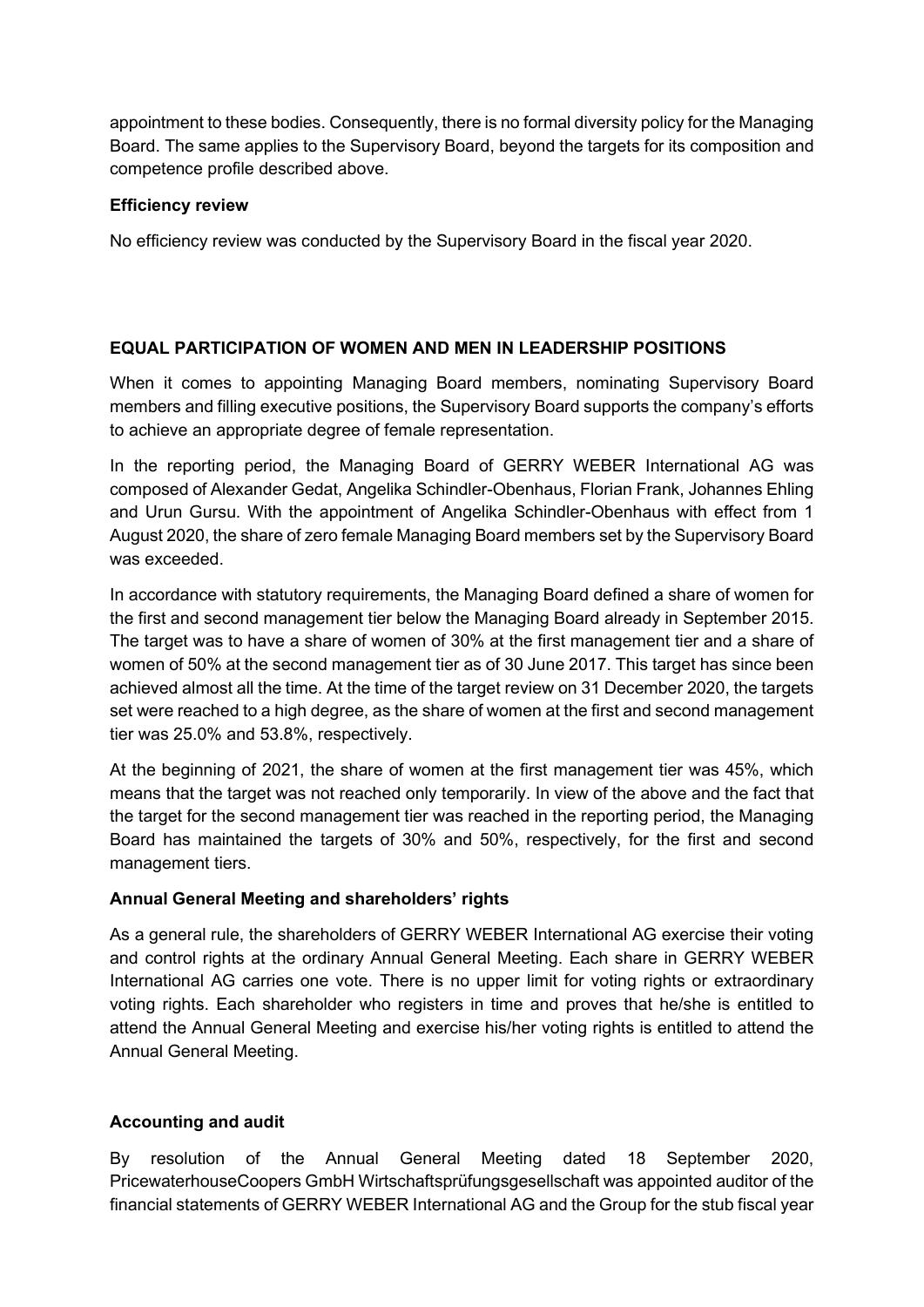2019. PricewaterhouseCoopers GmbH Wirtschaftsprüfungsgesellschaft terminated the audit engagements on 15 March 2021 due to concerns of bias pursuant to section 319 para. 3 sentence 1 no. 2 of the German Commercial Code (HGB).

On 1 April 2021, the Managing Board of GERRY WEBER International AG therefore filed an application with the Bielefeld Local Court for the appointment of Rödl & Partner GmbH Wirtschaftsprüfungsgesellschaft Steuerberatungsgesellschaft as the new auditor of the separate financial statements and the consolidated financial statements pursuant to section 318 HGB. By resolution dated 20 April 2021, the Gütersloh Local Court granted the application and appointed Rödl & Partner GmbH Wirtschaftsprüfungsgesellschaft Steuerberatungsgesellschaft as the new auditor of the separate financial statements and the consolidated financial statements of GERRY WEBER International AG.

The independence of the auditor was ensured by the court decision. The appointed auditor participates in the Supervisory Board's discussions of the separate financial statements and the consolidated financial statements and reports on the key results of the audit. The auditor furthermore reports to the Supervisory Board any facts identified during the audit which are inconsistent with the declaration of conformity issued by the Managing Board and the Supervisory Board.

## **Compliance**

The Group-wide Compliance Programme of GERRY WEBER International AG is designed to ensure compliance with statutory provisions as well as with internal guidelines. This not only covers compliance with binding legal provisions but also the observance of our own internally defined regulations and values which anchor ethical and moral behaviour in the corporate culture. Specific organisational measures and processes have been developed to prevent, identify and sanction individual misbehaviour.

The Compliance Programme of the GERRY WEBER Group is composed of the following elements:

## 1. Compliance Organisation

Corporate Audit is responsible for performing the compliance-related tasks, which cover all essential areas of the company. As of the effective date of this report, the Chief Compliance Officer reports directly to the Chief Financial Officer. He is responsible for ensuring that the Compliance Programme is implemented across the Group and that all employees and executives receive compliance training. The Compliance Committee aims to constantly improve the Compliance Programme and meets at regular intervals. In addition, the Supervisory Board is informed of compliance-related aspects at its meetings.

#### 2. Code of Conduct of the GERRY WEBER Group

The Code of Conduct describes our behavioural rules and values and forms the basis of our Compliance Programme. All employees, executives and the Managing Board are obliged to comply with our guidelines on responsible behaviour. The Code of Conduct comprises not only issues such as corruption or antitrust law but also aspects such as human rights, labour and social standards as well as equal opportunities.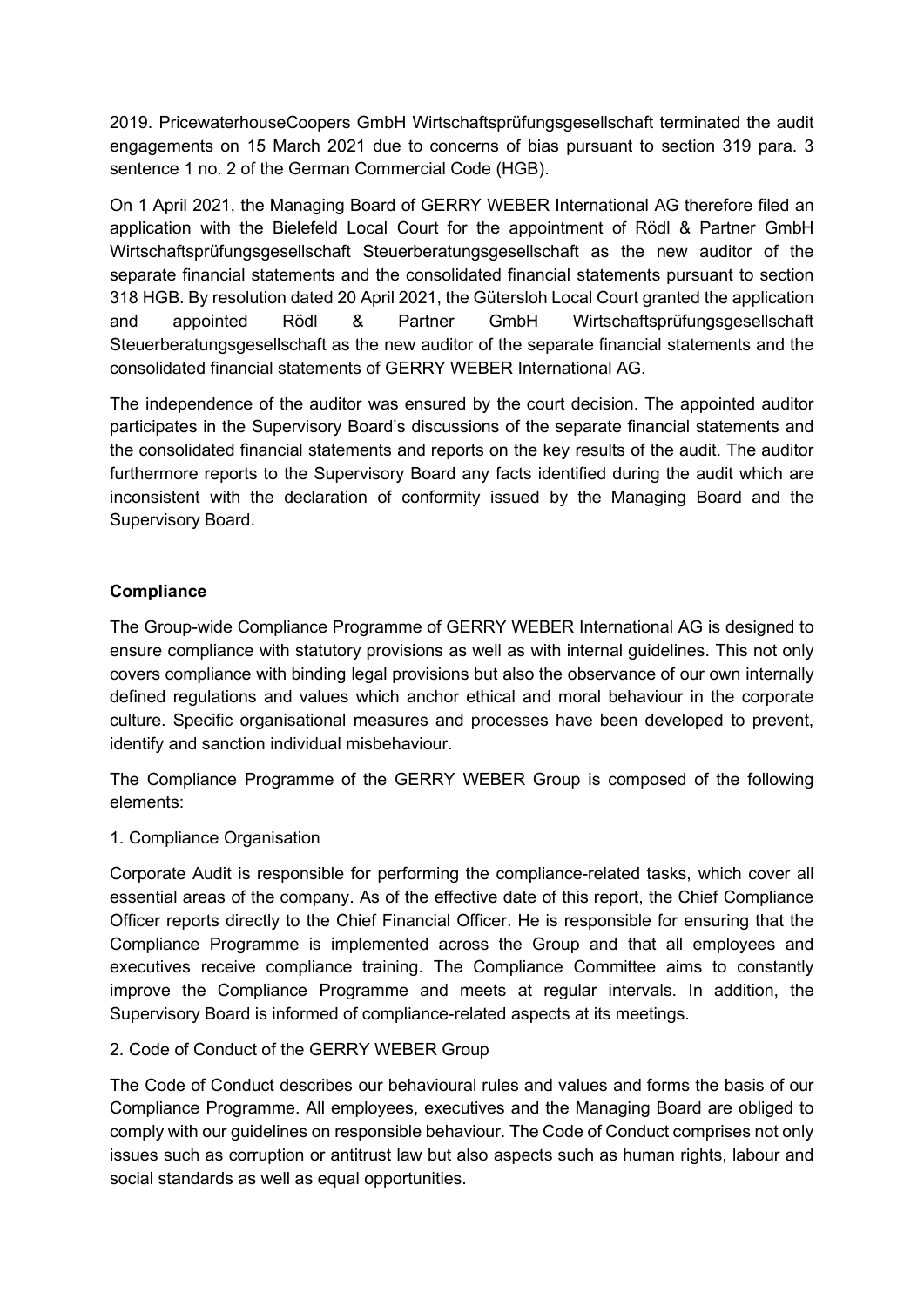#### 3. Compliance Guidelines

The Group Guidelines break the Code of Conduct down into greater detail. They are also binding for all employees, executives and bodies and address and govern aspects such as antitrust and competition law, capital market law, communication, passing on of information as well as social compliance.

#### 4. Whistleblowing

The internal organisation has been complemented by the appointment of an independent external ombudsman. Employees but also external customers and business partners can contact the ombudsman confidentially and also anonymously if and when they become aware of incorrect behaviour or business practices in the company. The Compliance Programme encourages employees to openly express their concerns and to highlight circumstances which indicate that laws or internal regulations have been violated.

The Compliance Programme is organised in such a way that the GERRY WEBER Group also meets the recommendations and suggestions of Recommendation A.2 of the German Corporate Governance Code.

## Opportunity and risk management

Good corporate governance also includes managing risks in a responsible manner. The GERRY WEBER Group has a Group-wide internal control and risk management system which identifies and evaluates risk situations and defines and implements measures to avoid risks and minimise their negative consequences. Information on the risk management system and a presentation of the individual risks can be found in the risk report in this Annual Report.

## Potential conflicts of interest and directors' dealings

Pursuant to Art. 19 of the EU Market Abuse Regulation (MAR), members of the Managing Board and the Supervisory Board as well as closely related persons must report transactions involving shares or debt instruments of GERRY WEBER International AG or related financial instruments to the company as well as to the Federal Financial Supervisory Authority if the total amount of the transactions reaches or exceeds EUR 5,000 in a calendar year. GERRY WEBER International AG publishes such information immediately and makes such information available on the company's website www.group.gerryweber.com under "Investors" – "Financial News". The Managing Board and the Supervisory Board are committed to serving the interests of the company. They are not allowed to exploit their position to pursue personal interests or for the benefit of related parties. Any conflicts of interest resulting from sideline activities must immediately be disclosed to the Supervisory Board. The latter then decides about any further steps to be taken. In the past fiscal year, no conflicts of interest of members of the Managing Board or the Supervisory Board occurred.